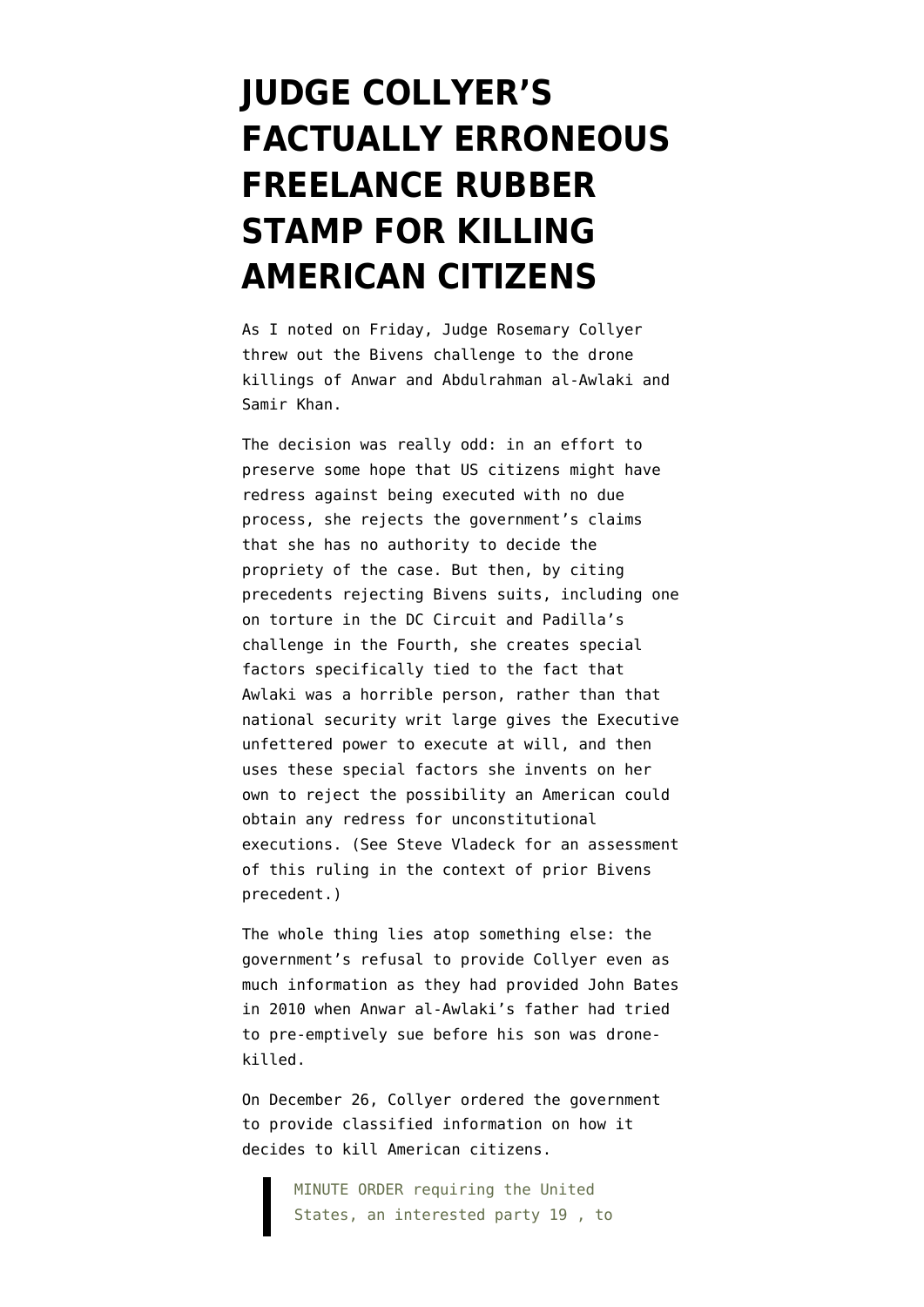lodge no later than January 24, 2014, classified declaration(s) with court security officers, in camera and ex parte, in order to provide to the Court information implicated by the allegations in this case and why its disclosure reasonably could be expected to harm national security…, include[ing] information needed to address whether or not, or under what circumstances, the United States may target a particular foreign terrorist organization and its senior leadership, the specific threat posed by… Anwar-al Aulaqi, and other matters that plaintiff[s have] put at issue, including any criteria governing the use of lethal force, updated to address the facts of this record.

Two weeks later, the government [moved](http://ia601201.us.archive.org/33/items/gov.uscourts.dcd.155312/gov.uscourts.dcd.155312.34.0.pdf) to reconsider, both on jurisdictional grounds and because, it said, Collyer didn't need the information to dismiss the case.

> Beyond the jurisdictional issue, the Court should vacate its Order because Defendants' motion to dismiss, which raises the threshold defenses of the political question doctrine, special factors, and qualified immunity, remains pending. The information requested, besides being classified, is not germane to Defendants' pending motion, which accepts Plaintiffs' well-pled facts as true.

As part of their motion, however, the government admitted to supplementing the plaintiffs' facts.

> Defendants' argument that decedents' constitutional rights were not violated assumed the truth of Plaintiffs' factual allegations, and supplemented those allegations only with judicially noticeable public information, the content of which Plaintiffs did not and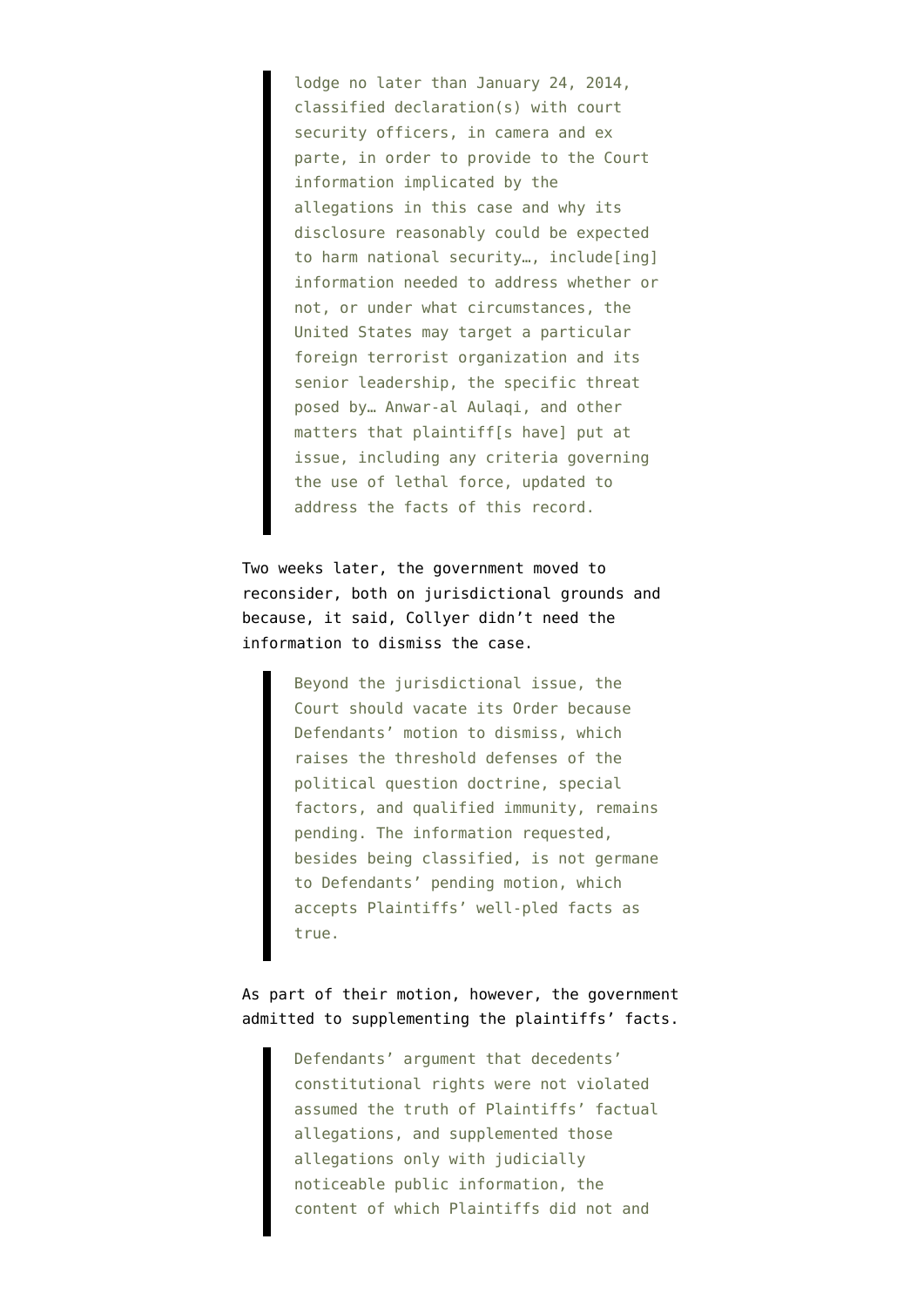## do not dispute.

The plaintiffs even [disputed that they didn't](http://ia601201.us.archive.org/33/items/gov.uscourts.dcd.155312/gov.uscourts.dcd.155312.35.0.pdf) [dispute](http://ia601201.us.archive.org/33/items/gov.uscourts.dcd.155312/gov.uscourts.dcd.155312.35.0.pdf) these claims, pointing out that they had introduced claims about:

- AQAP's status vis a vis al Qaeda
- Whether the US is in an armed conflict with AQAP
- The basis for Awlaki's listing as a Special Designated Global Terrorist

Ultimately, even Collyer scolds the government for misstating the claims alleged in the complaint.

> The United States argued that the factual information that the Court requested was not relevant to the Defendants' special factors argument because special factors precluded Plaintiffs' cause of action, given the context in which the claims, "as pled," arose––that is, "the alleged firing of missiles by military and intelligence officers at enemies in a foreign country in the course of an armed conflict." Mot. for Recons. & to Stay Order at ECF 10. The United States, however, mischaracterizes the Complaint. Nowhere does the Complaint allege that Anwar Al-Aulaqi was an "enemy" of the United States or that he was part of AQAP. The Complaint states only that "government officials told reporters that Al-Aulaqi had "cast his lot" with terrorist groups and encouraged others to engage in terrorist activity. Later, they claimed he had played "a key role in setting the strategic direction" for [AQAP]." Compl. ¶ 26. Further, far from alleging that Anwar Al-Aulaqi was killed "in the course of an armed conflict," the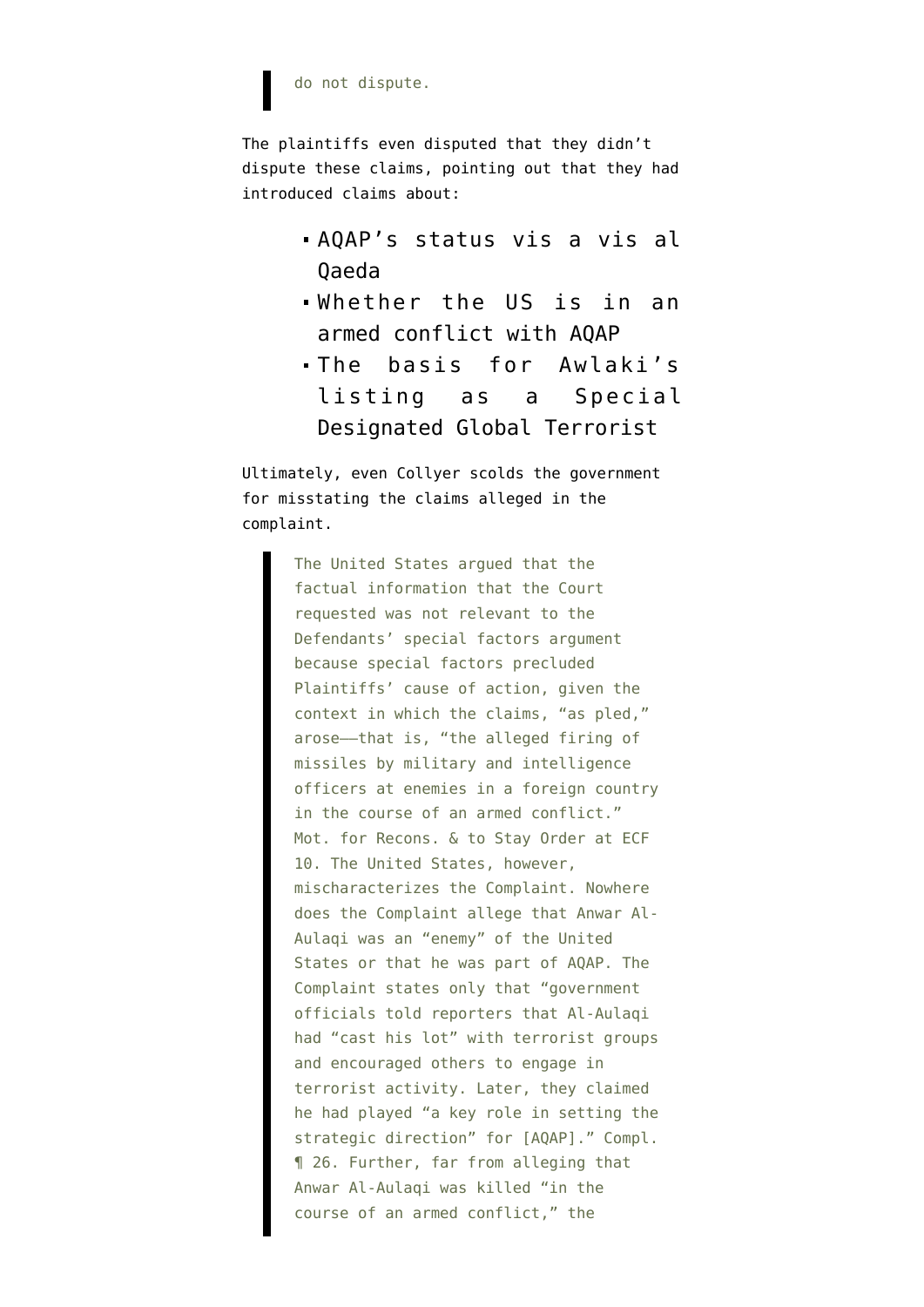Complaint asserts that he was killed outside of armed conflict, in Yemen. See Compl. ¶ 4 ("At the time of the killing, the United States was not engaged in armed conflict with or within Yemen."). In fact, Plaintiffs allege that "at the time the strike was carried out, Anwar Al-Aulaqi was not engaged in activities that presented a concrete, specific, and imminent threat of death or serious physical injury."

All this, she complains, made it a lot harder to come up with the legally improper but judicially cowardly decision to throw out the case.

> The United States' truculent opposition to the December 26, 2013 Minute Order made this case unnecessarily difficult. Were the Court not able to cobble together enough judicially-noticeable facts from various records, it would have denied the motion to dismiss for the sheer fact that the Defendants failed to support the assertion that Bivens special factors apply.

She doesn't let the government's "truculence" dissuade her, however. In spite of the fact that both sides say she needs no more details to decide the motion to dismiss, Collyer takes judicial notice of what she calls facts and uses them to decide the issue.

> Because the Court may take judicial notice of facts contained in the public records of other proceedings, see Covad, 407 F.3d at 1222, the Court takes judicial notice of the facts regarding Anwar Al-Aulaqi's involvement in the Christmas Day attack. See Sentencing Mem. at 12-14; Tr. of Plea Hr'g (Oct. 12, 2011) at 26. The Court also takes judicial notice of the fact that in a May 2010 video interview, Anwar Al-Aulaqi called for "jihad against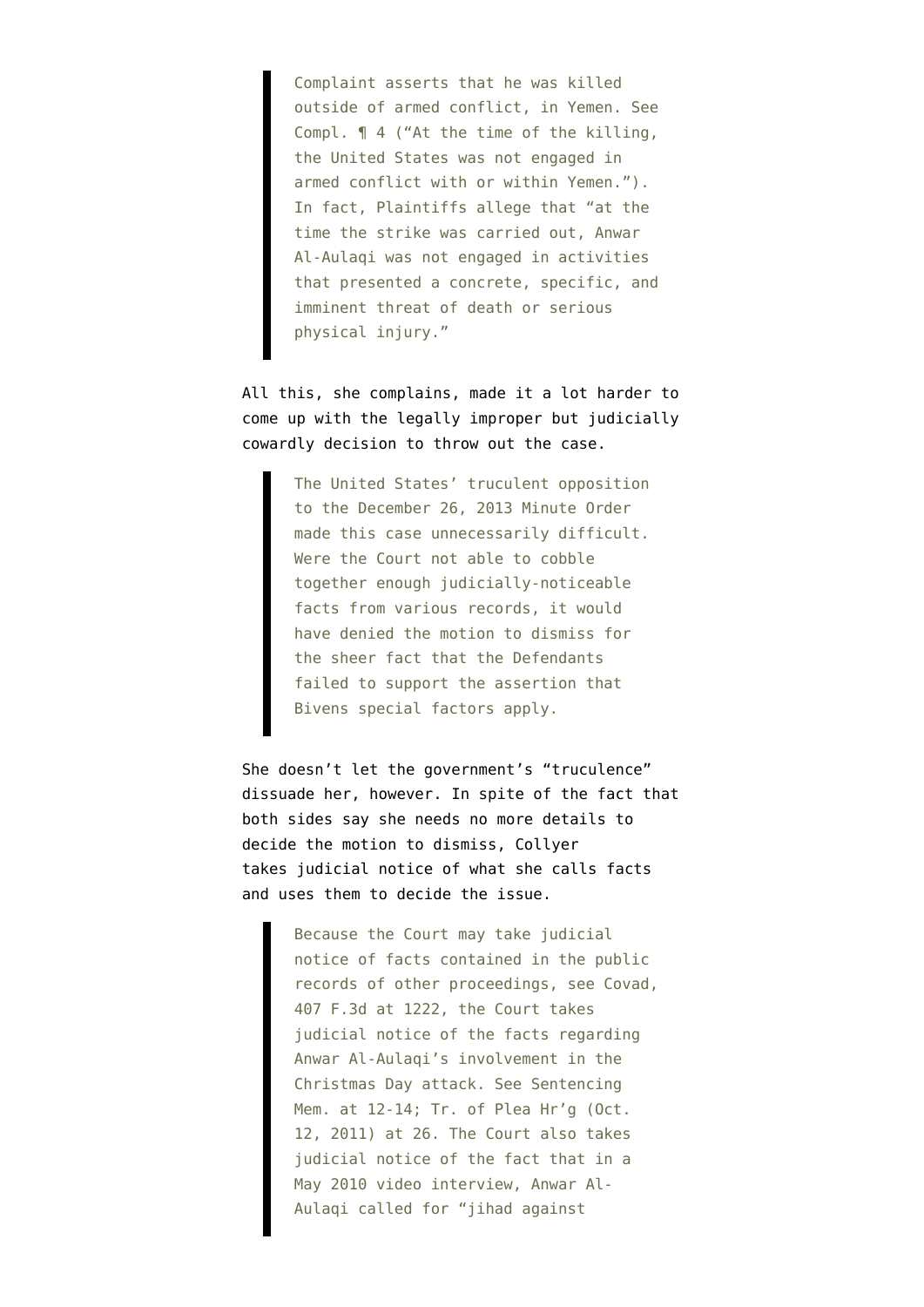America" and declared that he would "never surrender." Al-Aulaqi v. Obama, 727 F. Supp. 2d at 10-11; Clapper Decl. ¶ 16. Judicial notice is taken, too, of the Treasury publication in the Federal Register, i.e., the designation of Anwar Al-Aulaqi as a Specially Designated Global Terrorist due to the fact that he was a key leader of AQAP. See 75 Fed. Reg. 43,233-01.

But she misstates some of the facts she takes judicial notice of, most significantly in the way she misreads the evidence in the record on the UndieBomb attack.

> When pleading guilty, Mr. Abdulmutallab stated that he conspired with Anwar Al-Aulaqi to carry an explosive device onto the aircraft, thereby attempting to kill those onboard and wreck the plane, as an act of jihad against the United States. Tr. of Plea Hr'g (Oct. 12, 2011) at 26. Mr. Abdulmutallab was debriefed by FBI agents at various times between January and April 2010; he specifically named Anwar Al-Aulaqi as the AQAP leader who approved the Christmas Day attack, and he described in detail the nature of Anwar Al-Aulaqi's participation in the attack. See United States v. Abdulmutallab, Crim. No. 10-CR-20005-1 (E.D. Mich.), Gov't Sentencing Mem., Supp. Factual Appx. (Sentencing Mem.) at 12-14.

Ultimately, Collyer points to the UndieBomb as "proof" of the "fact" that Awlaki was dangerous (and just as importantly, that he supported attacks rather than just propagandized for them).

> The fact is that Anwar Al-Aulaqi was an active and exceedingly dangerous enemy of the United States, irrespective of his distance, location, and citizenship.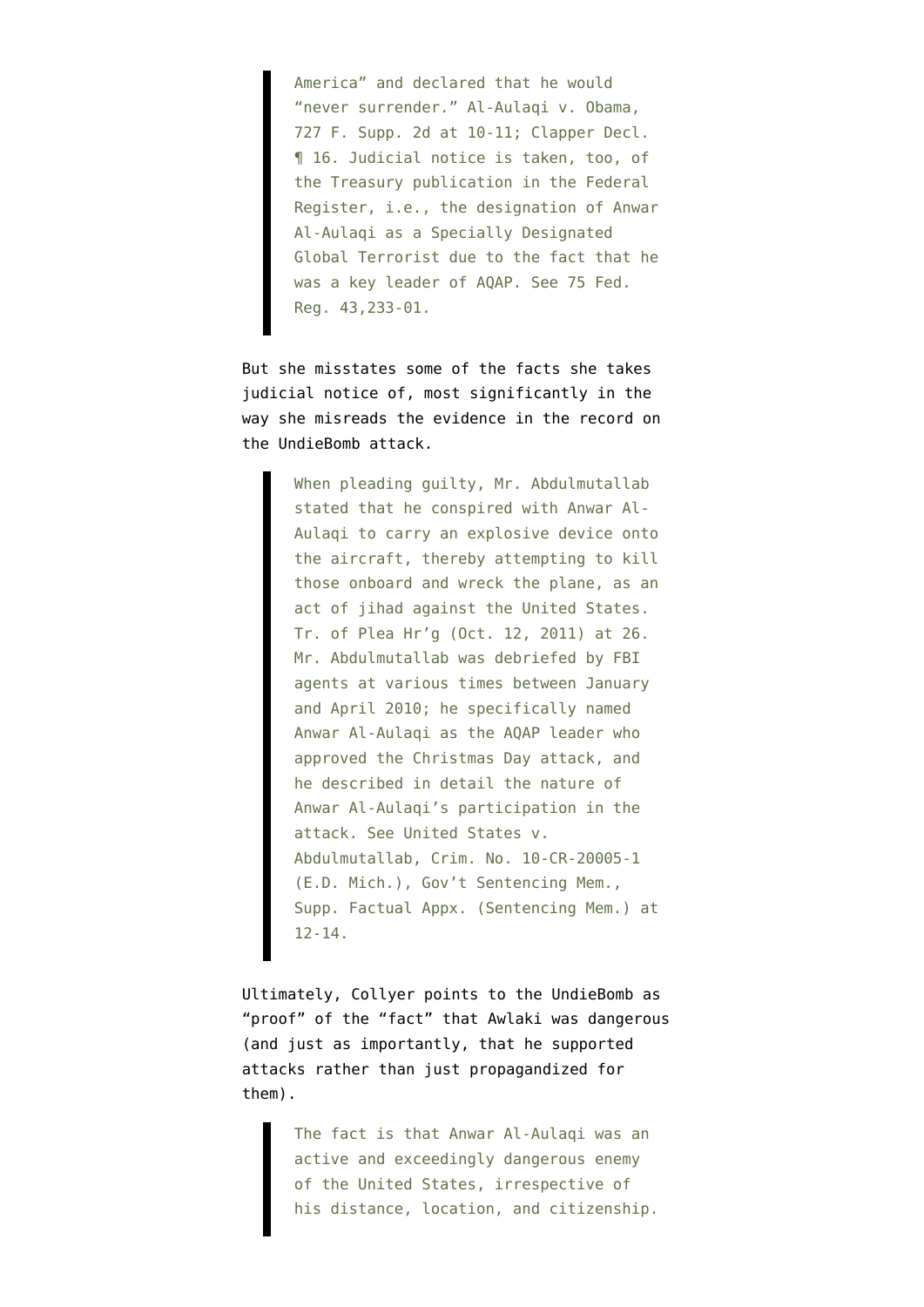As evidenced by his participation in the Christmas Day attack, Anwar Al-Aulaqi was able to persuade, direct, and wage war against the United States from his location in Yemen, i.e., without being present on an official battlefield or in a "hot" war zone. Defendants, top military and intelligence officials, acted against Anwar Al-Aulaqi, a notorious AQAP leader, as authorized by the AUMF.

## [snip]

Anwar Al-Aulaqi was an AQAP leader who levied war against his birth country, as unambiguously revealed by his role in the Christmas Day bombing, as well as his video and writings.

But Collyer [completely misquotes](http://www.emptywheel.net/2013/05/22/in-guilty-plea-abdulmutallab-named-awlaki-as-inspiration-not-as-co-conspirator/) the evidence from Abdulmutallab's guilty plea, in which he said Awlaki's tapes — which he watched long before he arrived in Yemen — inspired his attempted attack, but pointedly does not name his co-conspirators and definitely did not name Awlaki as such. And the claim that any of the rest of the evidence is "unambiguous" is equally false. Significantly, Collyer doesn't mention Abulmutallab's initial confession — details of which appear in the sentencing memo she does cite and which were used for the opening of the trial — which attributes the actions blamed on Awlaki on someone made up, a probable synthesis of multiple people, including Fahd al-Quso [\(whom](http://www.emptywheel.net/2013/05/21/why-would-the-us-shield-fahd-al-quso-in-february-2012-but-drone-kill-him-in-may-2012/) [the government doesn't name in the sentencing](http://www.emptywheel.net/2013/05/21/why-would-the-us-shield-fahd-al-quso-in-february-2012-but-drone-kill-him-in-may-2012/) [memo](http://www.emptywheel.net/2013/05/21/why-would-the-us-shield-fahd-al-quso-in-february-2012-but-drone-kill-him-in-may-2012/)) [named Abu Tarak](http://www.emptywheel.net/2012/02/11/why-has-the-government-story-about-who-ordered-the-undiebomber-to-attack-the-us-changed/).

Collyer similarly ignores evidence in the White Paper showing that the government considered Awlaki to be outside the battlefield — a point the plaintiffs called attention to prior to her ruling.

Even her claim that this was authorized by the AUMF is, at least, unproven. Not even Ron Wyden, who by law should have been but was probably not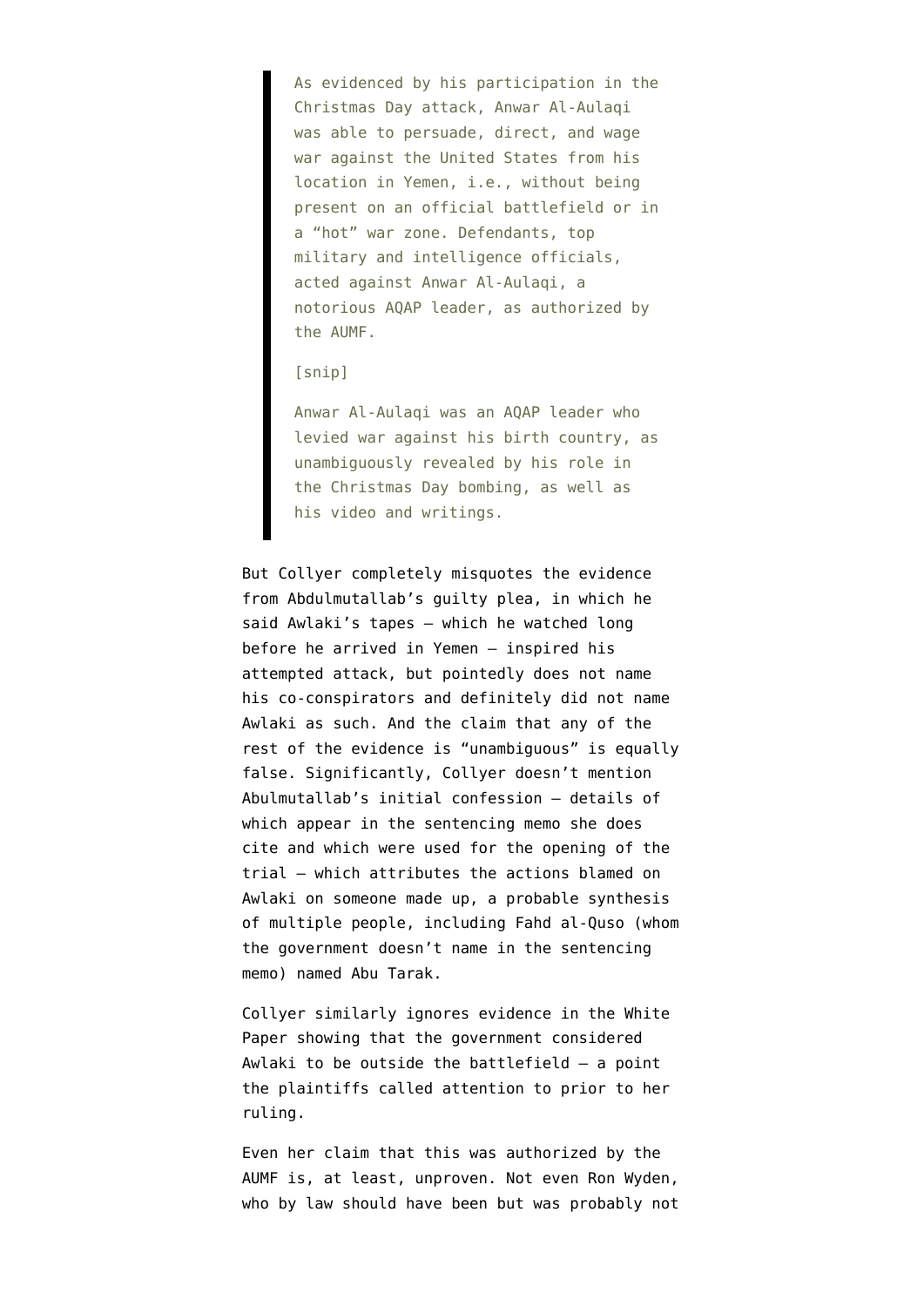a participant in what she "prior approval" of the killing (only the Gang of Four gave prior approval, but even there, [they had inadequate](http://www.emptywheel.net/2011/10/03/the-gang-of-four-doesnt-have-access-to-the-kill-list/) [information](http://www.emptywheel.net/2011/10/03/the-gang-of-four-doesnt-have-access-to-the-kill-list/)), [did not know for over a year after](http://www.wyden.senate.gov/news/press-releases/wyden-continues-to-press-justice-department-to-explain-the-extent-of-its-authority-to-kill-americans) [Awlaki's killing](http://www.wyden.senate.gov/news/press-releases/wyden-continues-to-press-justice-department-to-explain-the-extent-of-its-authority-to-kill-americans) whether he was killed under the AUMF or not, and the White Paper she invokes [leaves that studiously unclear](http://www.emptywheel.net/2013/02/09/article-ii-or-aumf-a-high-level-official-aka-john-brennan-says-cia-can-kill-you/) as well.

And while her freelance research isn't as egregious in the case of Abdulrahman al-Awlaki (mostly because there's almost no hard evidence one way or another), she doesn't take notice of the [report](http://www.emptywheel.net/2013/04/22/john-brennans-review-of-how-he-killed-an-american-teenager/) that the government deliberately killed the younger Awlaki. Given that John Brennan reportedly ordered a report into the killing to find out who had killed him deliberately, that claim is something that rightly should be assessed in discovery, not ignored so as to make dismissing the case more palatable.

In their comments on the decision, both Center for Constitutional Rights and ACLU talk about Collyer accepting the government's allegations as proof so she could rubber stamp the killing.

> Said Center for Constitutional Rights Senior Attorney Maria LaHood, "Judge Collyer effectively convicted Anwar Al-Aulaqi posthumously based on the government's own say-so, and found that the constitutional rights of 16-year-old Abdulrahman Al-Aulaqi and Samir Khan weren't violated because the government didn't target them. It seems there's no remedy if the government intended to kill you, and no remedy if it didn't. This decision is a true travesty of justice for our constitutional democracy, and for all victims of the U.S. government's unlawful killings."

Said ACLU National Security Project Director Hina Shamsi, one of the attorneys who argued the case, "This is a deeply troubling decision that treats the government's allegations as proof while refusing to allow those